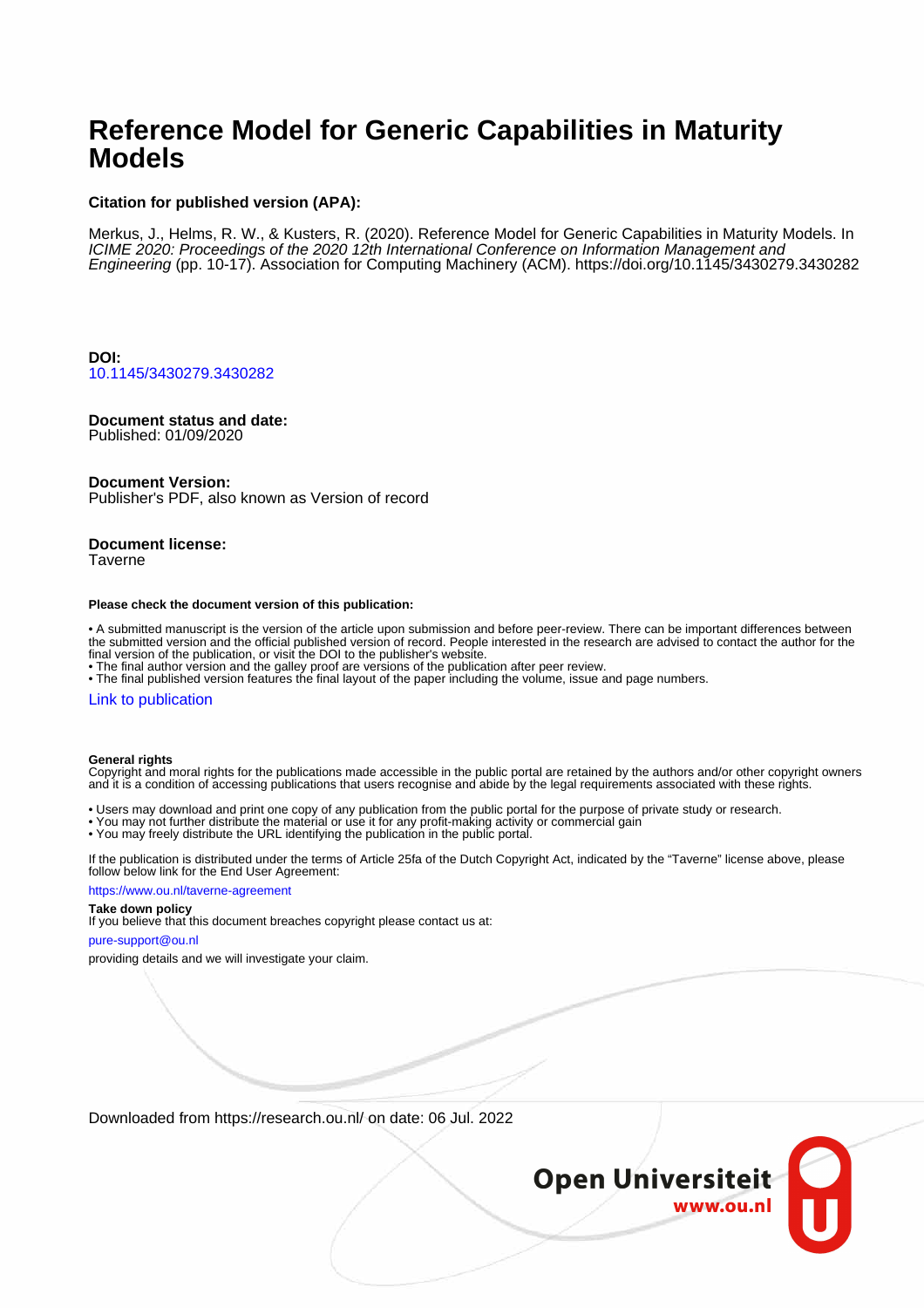

# Reference Model for Generic Capabilities in Maturity Models

Jan Merkus, Remko Helms and Rob Kusters

EasyChair preprints are intended for rapid dissemination of research results and are integrated with the rest of EasyChair.

October 10, 2020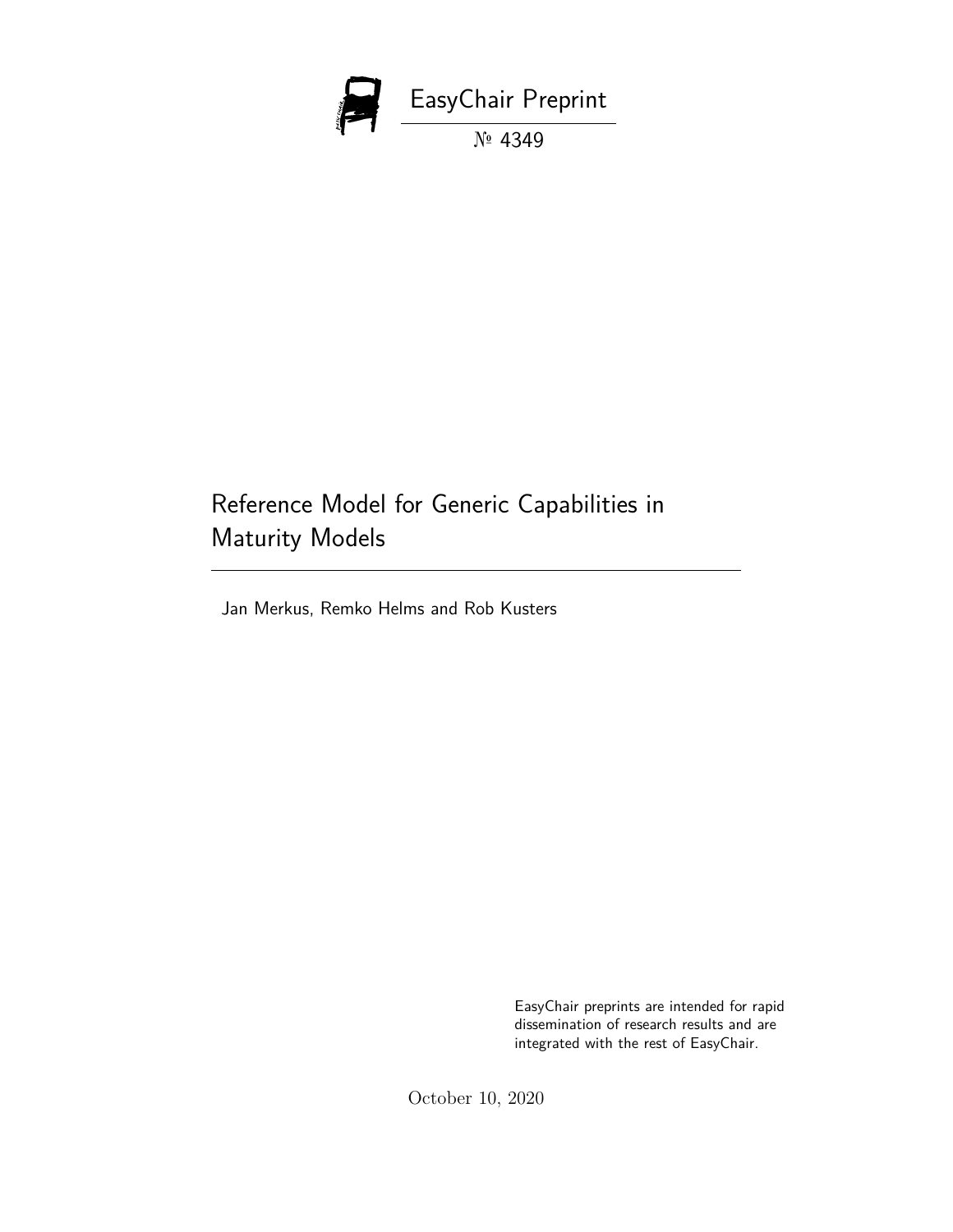# **REFERENCE MODEL FOR GENERIC CAPABILITIES IN MATURITY MODELS**

*Jan Merkus Department of Information Science Open Universiteit Nederland Valkenburgerweg 177 Heerlen +31 (0) 45 - 576 22 22 Jan.Merkus@ou.nl*

*Remko Helms Department of Information Science Open Universiteit Nederland Valkenburgerweg 177 Heerlen +31 (0) 45 - 576 22 22 Remko.Helms@ou.nl*

*Rob Kusters Department of Information Science Open Universiteit Nederland Valkenburgerweg 177 Heerlen +31 (0) 45 - 576 22 22 Rob.Kusters@ou.nl*

## **ABSTRACT**

**Context** - Many Maturity Models (MMs) have been designed for over 40 years now but selecting the constructs which chart the application areas is at variance. When comparing MMs, application area-specific constructs appear to be divers. Nevertheless, some constructs are often similar.

**Objective** – This research aims at finding generic constructs in existing MMs as reference for constructing MMs.

**Method** - We conducted literature research for generic MM constructs in organisational readiness MMs. We applied card sorting as a classification method and sorted cards according to Metaplan technique with peers.

**Results** - This research resulted in a limited set of generic capabilities for constructing MMs. Organising these capabilities according to widely accepted reference models in Information Systems (IS) literature results in the Generic Capability Reference (GCR) model.

**Conclusion** – The GCR model serves as a reference model for (re-) designing MMs for the part of the generic capabilities in MMs besides application area-specific capabilities.

## **CCS Concepts**

**Software and its engineering** ➝ **Software creation and management** ➝ **Software development process management** ➝ **Software development methods → Capability Maturity Model** 

## **Keywords**

Maturity model; reference model; organisational readiness; capabilities.

Permission to make digital or hard copies of all or part of this work for personal or classroom use is granted without fee provided that copies are not made or distributed for profit or commercial advantage and that copies bear this notice and the full citation on the first page. To copy otherwise, or republish, to post on servers or to redistribute to lists, requires prior specific permission and/or a fee. Request permissions from Permissions@acm.org.

ICIME Conference'20, September 25-27, 2020, Guangzhou, China.

## **1. INTRODUCTION**

In Information Systems (IS) research, many maturity models (MM) have been developed over the years [1]. MMs measure an organisations status quo by means of a model with separate maturity stages for a set of constructs outlining a specific

application area [2], [3]. Designing a MM requires the selection of the proper constructs [4]. When designing MMs, most researchers start from scratch in identifying constructs for their MM.

However, that is not necessary because, when comparing existing MMs, generic constructs to design MMs seem to exist. That implies a reference model in which these generic constructs could be useful. Maybe such a reference model already exists, but we could not find one in literature, and therefore this is a knowledge gap. To fill this gap and add new knowledge, our research objective is to find generic constructs in existing MMs and compose a reference model of generic constructs. Consequently, our research question is: what are generic constructs in existing MMs?

The theoretical relevance of this research is to compose a new reference model which serves to construct MMs generic constructs. With these generic constructs already given, researchers only have to select the appropriate generic constructs from the reference model suitable for their MM and complete it with application areaspecific constructs. The practical relevance is that MM designers save time in finding proper generic constructs and only have to find constructs which specifically outline their application area. Also, the quality of the MMs improves because MM designers do not overlook relevant constructs.

To find generic constructs, we conduct a literature review and classify the constructs found. Below we describe the theoretical background of our research. Then we describe our LR method and research findings. Next, we present the results of our classification with the resulting reference model. Finally, we offer further discussion and implications.

## **2. THEORETICAL BACKGROUND**

In IS history, Maturity Models have been developed for almost 50 years. In 1973, Nolan presented his staged model with the first notions of a MM model [5]. Nolan's stage hypothesis about growth towards a final maturity stage in tasks for managing the computer resource in organisations started by differentiating four stages at first and six stages in a later version [6]. Also, in 1979, Crosby's presented his quality management maturity grid aiming at the organisational improvement of quality using five different maturity stages [7]. In 1993, Paulk and Curtis designed the widely recognised Capability Maturity Model (CMM) which they developed into CMMi later on. This MM measures how a software development organisation matures its development activities and maintenance processes [8].

All three models presented differentiated maturity stages, where a different set of activities identified each stage. Furthermore, maturation was achieved by growth from stage to stage for the entire organisation. Later on, many MM designers followed the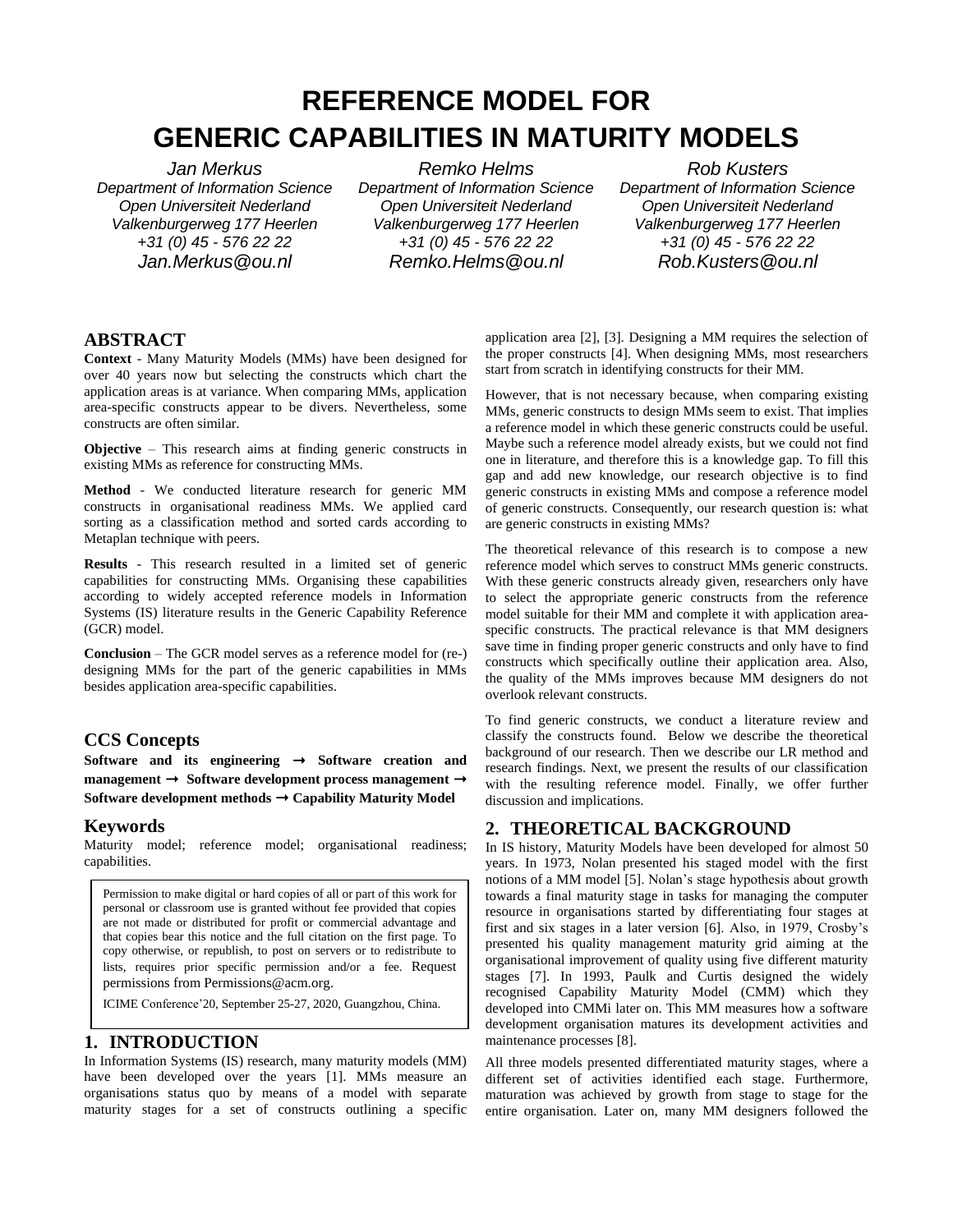example of the CMM(i) model. Although most of them identify activities per maturity level per application area, this granulation enables different maturity scores per organisational aspect within a single organisation [1], [4], [9].

Around 2010, MM design became more structured with a MM design procedure model [2], [10], [11]. According to this research, MMs determine the status quo of an organisations capability by activities occurring in the organisation. MMs also describe possible organisational improvements by naming activities for all maturity levels. To measure maturity, a set of maturity levels is applied to a relevant set of application area constructs often represented in a tabular format.

MM designers are quite uniform in selecting their four to six maturity levels. But they are very diverse in naming their application area constructs which chart the chosen application area [4], [12]. MMs name these constructs capabilities [13]–[16], capacity, category, dimensions, factors, accountabilities [17]–[20]. For clear language reasons and because capability expresses readiness, we choose to name the constructs capabilities. We base this on the definition of organisational capabilities in recent literature: "a partial representation of the collective ability to carry out specific business processes across a network in a cyclical, efficient, and relatively predictable manner to contribute towards organisational performance" [21]. The resulting table is used as an assessment tool operationalised by assessment criteria in each table cell. See figure 1 Maturity Model format.

| Constructs \ maturity levels | 2 | 3 | 5 |
|------------------------------|---|---|---|
| Capability A                 |   |   |   |
| Capability B                 |   |   |   |
| Capability C                 |   |   |   |

#### **Maturity Model**

#### **Figure 1 Maturity Model format**

MM designers also seem to select their capabilities only depending on the chosen application area, which results in apparently very diverse MMs. But there might be commonalities between MMs. We see quite some MMs with the same capabilities indicating that generic capabilities in MMs exist next to specific capabilities. For example, Luftman's Business-IT alignment MM describes specific application area capabilities, but also generic capabilities, e.g. communication or strategy planning [17]. We also see that articles describing MMs with the same capabilities mention organisational readiness quite often. We agree with researchers who interchange organisational maturity with organisational readiness [22]. So, we suppose that MMs containing generic capabilities can be found in articles mentioning organisational readiness.

However, we have searched the literature and could not yet find a reference model that reveals these generic capabilities in MMs. The absence of such a reference model presumes a knowledge gap in describing generic capabilities in MMs. Although, a reference model of generic capabilities (GCs) is useful to guide MM design based on earlier MM research.

### **3. METHOD**

To find GCs in literature, we use the following strategy. First, we search IS literature for existing MMs to identify GCs and to verify if these even exist by comparing MMs. Next, we apply classification as a strategy for structuring the capabilities found. We select open card sorting as an approach. Open card sorting merges various inputs into a single list of groups. Each group is described according to the generic pattern of the cards in that group. With abstracting the generic pattern from the grouped capabilities, we differentiate generic capabilities from application area specific capabilities. Last, we organise the GCs found into a reference model to show the overall structure between grouped GCs and the relationships with other IS models.

#### **3.1 Literature Research**

Finding relevant generic capabilities in existing MMs requires literature research (LR). We base our LR method for finding generic capabilities on literature of Kitchenham and Okoli [23], [24]. We conduct our LR in three steps iteratively to balance and refine the results while gaining insights.

1. **Search for articles** in IS literature in the Dutch Open University online library and also Google Scholar including all relevant articles of all times and not just a sample. We identify other relevant articles with back and forward snowballing e.g. SLRs on MMs. We choose organisational readiness limiting criterium because MM literature in IS is too extensive for a full search and articles mentioning organisational readiness include MMs that not only deal with specific but also generic capabilities. After learning from other MM SLRs and conducting example searches, we define the final search query with the keywords ("*maturity model*" OR "*capability model*") AND ("*organizational readiness*" OR "*organisational readiness*") where organisational both with UK and American English (s/z) keywords.

2. **Practical screening** of found articles and remove duplicate studies for selecting relevant literature. As exclusion criteria, we only select articles which describe the constructs of the proposed MMs. Also, we choose only research presenting MMs based on proper empirical MM testing to follow up on the criticism of the lack of empirical testing of MMs [25]. This critic advises to reconcile existing MMs and prove its validity and usefulness in experimental studies. Next, we screen title, abstract and keywords of the retrieved studies for focus on our research question. We review potentially relevant studies and discuss its selection. At last, we identify and list the final set of relevant studies.

3. **Quality appraisal** by identifying literature will be based on applicable quality criteria and exclusion criteria from Systematic LR literature for clean and precise results [23], [24], [26]. For quality criteria, we select blind peer review juried journal or conference articles written in English. Furthermore, we select on traceability of used literature, rigour in research method, the credibility of the findings and relevance for research and practice.

4. **Data Extraction** will be achieved by reviewing the entire content of the selected studies. We will extract our research data by listing all the capabilities from all the MMs described in the selected articles.

## **3.2 Capabilities Classification**

For classification, we proceed with our research according to the two following steps.

5. **Analysis** of the selected studies and listed capabilities will be achieved by using the classification strategy to harmonise different levels of abstraction in MMs for clear language. To understand and categorise all the capabilities found, we choose the open card sorting approach, which can handle a large number of results from literature [27], [28]. We choose card sorting because it allows all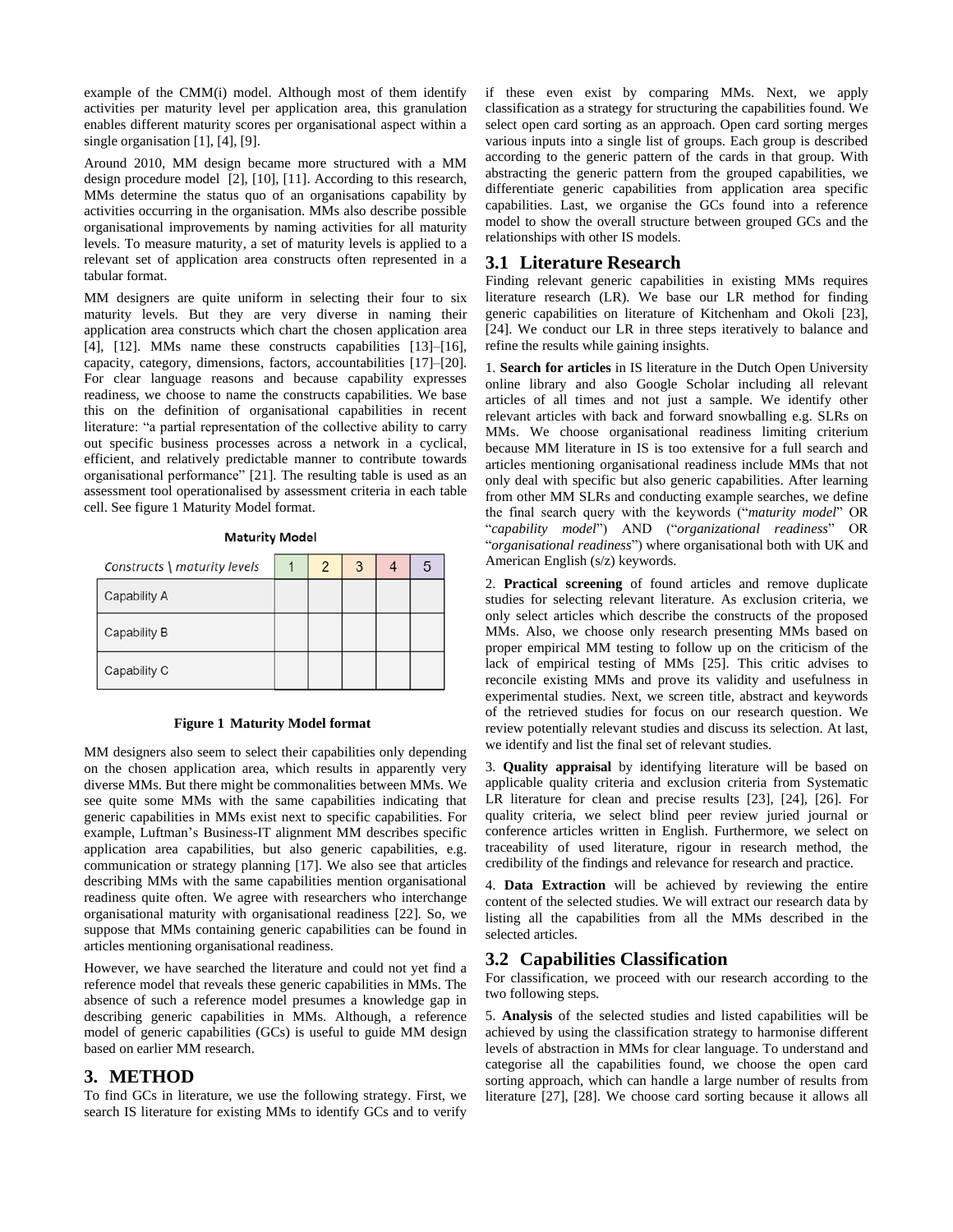involved persons together to simple and quickly structure large quantities of results by only handling surface characteristics like capability names. Still, agreement among participants demands tacit knowledge from each of them to find structure. We also will not predefine groupings because there is no knowledge about this topic

**Metaplan technique** is selected as the technique to execute the card sorting [28]. Metaplan is a proven technique to cluster many ideas in a short period effectively and was invented to improve group meetings effectiveness. Preventing deadlock as researchers bias and error, we will select a group of at least three researchers who conduct research and are familiar with the selected research field, thus also achieving a degree of intersubjectivity. They work actively together in clustering ideas into categories rather quickly without too much arguing thus being effective and efficient. The timeframe should not extend three hours for concentration reasons [28]. Our Meta-plan group protocol distinguishes three steps. First, one of the group members prints each capability of each maturity model found on separate paper cards. Second, all group members together cluster the paper cards in category stacks based on a peer discussion. The discussion is led by one of the group members who divides the cards into stacks. Clustering is achieved by adding each card individually either to an existing group or by creating a new group (whereby the first card by definition forms a new group). Third, we code the resulting stacks on basis of the meaning of the cards in the category.

#### **3.3 Reference model design**

Designing the reference model will be achieved in the final step 6.

6. **Syntheses** of the coded card stacks into a conceptual model is grounded in literature by using the category codes from the referenced literature to build the resulting model. Also, we try to align our resulting model to other reference models and theory in literature.

#### **4. RESULTS**

Conducting research according to above method resulted in LR outcomes, classification outcomes and resulting reference model as follows.

## **4.1 LR Results**

In 2019 we conducted above described LR method iteratively while gaining more insights and found the following results. For step 1, while experimenting, we identified additional selection criteria and excluded "management for change" as being a different research field. For step 2, practical screening and selection on general organisational readiness capabilities relevance led to the choice of only 12 articles of the 905 found. Backward snowballing from MM SLR studies resulted in eight extra articles on Organisational Readiness MMs. For step 3 quality appraisal, the reviewed articles were screened for the selection criteria and for empirically validated MMs. The number of relevant articles found according to step 1 to 3 is shown in table 1 LR article selection steps.

This funneling resulted in the list of selected articles as given in table 2 *Maturity Models Article Selection*. The 21 MMs from these articles cover a diverse variety of application areas within and outside the IS research domain. The list of researched organisations includes not only commercial enterprises but also government organisations indicating the broad perspective of the scope of organisations. Moreover, application areas are outlines by from different types of constructs varying from generic areas to specific CSFs and generic or specific capabilities. Also, the used maturity levels have different origins than CMM, which contains rather specific capabilities. So the set of considered MMs found in our LR is not too limited to a specific application area but wide enough to conclude on generic capabilities.

As column *Application area* together with column *Application area Construct types show*, many MMs used application area-specific capabilities [1]. A MM outlines an application area by several capabilities abstracted from processes, areas, critical success factors (CSFs) or other relevant capabilities. Although, when comparing capabilities in the selected MMs, we noticed similar capabilities reoccurring among MMs. More specifically, we see a variety of application area-specific capabilities but also quite some similar GCs. We conclude that MM designers use the same GCs more often across models.

**Table 1. LR article selection steps**

|                                     | Step 1<br><b>Article</b><br>Search | Step 2<br><b>Practical</b><br><b>Screening</b> | Step 3<br>Quality<br><b>Appraisal</b> |
|-------------------------------------|------------------------------------|------------------------------------------------|---------------------------------------|
| Dutch Open<br>University library    | 67                                 |                                                |                                       |
| Google Scholar                      | 838                                | 12                                             |                                       |
| <b>Backward</b><br>snowballing SLRs |                                    | 8                                              | 8                                     |
| <b>Total</b>                        | 905                                |                                                | 21                                    |

## **4.2 Classification outcomes**

For data extraction, all MMs were extracted from the selected articles. The capabilities were registered, resulting in a list of 127 capabilities. In 2019, we held the Metaplan session together with the three authors of this article while executing the protocol steps, see figure 2 *Card sorting*.



**Figure 2 Card sorting**

The session took about two and a half hours. Clustering the 127 cards with all three peers resulted in 13 stacks of various numbers of paper cards but clear grouping based on meaning. Then, the card stacks are coded based on the meaning of the cards in the stack. The meaning of the capability stack codes is quoted from the capability descriptions in the referenced articles, or from well-known reference models if present, as given in table 3 *Capability descriptions*.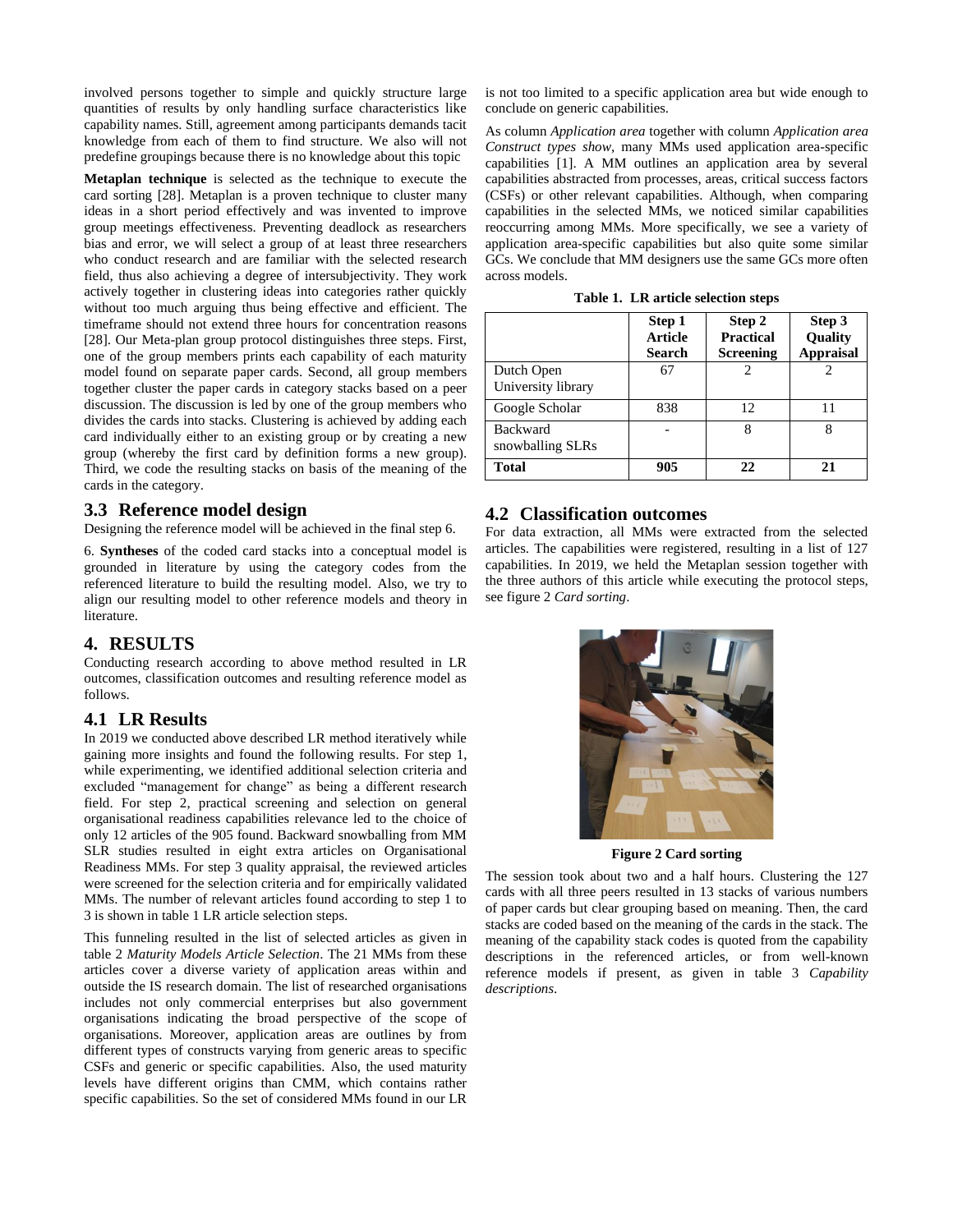|  | <b>Table 2. Maturity Models Article Selection</b> |  |  |  |
|--|---------------------------------------------------|--|--|--|
|--|---------------------------------------------------|--|--|--|

| #              | <b>Author</b>                                        | <b>Ref</b> | <b>Application area</b>            | <b>Application area</b><br><b>Constructs types</b> | <b>Maturity</b><br>level origin |
|----------------|------------------------------------------------------|------------|------------------------------------|----------------------------------------------------|---------------------------------|
| $\mathbf{1}$   | Karandikar, Fotta, Lawson, & Wood,<br>1993           | $[29]$     | Concurrent engineering             | Generic areas                                      | <b>CMM</b>                      |
| $\overline{2}$ | Luftman, 2003                                        | $[17]$     | <b>Business IT Alignment</b>       | Own areas                                          | CMM                             |
| 3              | Rosemann & Bruin, 2005                               | $[30]$     | <b>Business Process Management</b> | CSFs                                               | <b>CMM</b>                      |
| $\overline{4}$ | Batenburg, Helms, & Versendaal, 2006                 | $[31]$     | Product Life-cycle Management      | Generic areas                                      | <b>CMM</b>                      |
| 5              | Hammer, 2007                                         | $[15]$     | Process and Enterprise Maturity    | Capabilities                                       | Self-defined                    |
| 6              | R. Batenburg & Versendaal, 2008                      | $[32]$     | Procurement                        | Procurement areas                                  | Purchasing<br>MM                |
| $\tau$         | Tapia, Daneva, Van Eck, & Wieringa,<br>2008          | $[33]$     | <b>Business IT Alignment</b>       | Generic areas                                      | CMM                             |
| 8              | Rohloff, 2009                                        | [18]       | <b>Business Process Management</b> | <b>CSFs</b>                                        | CMM                             |
| 9              | Abu Khadra et al., 2009                              | $[19]$     | <b>IT Governance</b>               | Cobit areas                                        | Cobit                           |
| 10             | de Bruin, 2009                                       | $[3]$      | <b>Business Process Management</b> | $CSFs + capabilities$                              | <b>CMM</b>                      |
| 11             | Mouzakitis & Askounis, 2010                          | $[34]$     | <b>Business 2 Business</b>         | Capabilities                                       | Self-defined                    |
| 12             | Hidayanto, Shihab, & Kristianto, 2012                | $[35]$     | <b>Business Intelligence</b>       | <b>CSFs</b>                                        | eGov<br>procurement             |
| 13             | Dyk van & Schutte, 2012                              | $[36]$     | Telemedicine Implementation        | eReadiness areas                                   | <b>CMM</b>                      |
| 14             | Cleven et al., 2014                                  | [16]       | <b>Business Process Management</b> | Capabilities                                       | CMM                             |
| 15             | Janom, Arshad, Zakaria, Syed Aris, &<br>Salleh, 2014 | $[37]$     | <b>B2B E-commerce</b>              | CSFs                                               | Self-defined                    |
| 16             | Ossama Matrane & Talea, 2014                         | $[38]$     | <b>Information Security</b>        | <b>CSFs</b>                                        | CMM                             |
| 17             | Mirarab, Fard, Reza, & Kenari, 2014                  | $[39]$     | Service oriented architecture      | Capabilities                                       | Self-defined                    |
| 18             | Hejazi et al., 2016                                  | $[40]$     | <b>Business Intelligence</b>       | <b>CSFs</b>                                        | <b>CMM</b>                      |
| 19             | Schumacher, Erol, & Sihn, 2016                       | [41]       | Industry 4.0                       | Generic areas                                      | <b>CMM</b>                      |
| 20             | Brennan et al., 2018                                 | $[21]$     | Data Value Chains                  | Capabilities                                       | <b>CMM</b>                      |
| 21             | Lak & Rezaeenour, 2018                               | $[42]$     | Customer knowledge<br>management   | <b>CSFs</b>                                        | <b>CMM</b>                      |

MMs may describe more generic capabilities [8], [15], [30], [43]. And these general generic capabilities are validated more than once in several MMs over the years. In other words, when (re-)designing a MM, a MM designer could select generic capabilities relevant for his topic and complete the MM with specific application area capabilities.

**Maturity Models Synopsis** 

## **4.3 Generic Capability Reference model**

Finally, all the coded card stacks are organised into a conceptual model, see Appendix *Generic Capabilities Classification.* Thus synthesising the GCs resulted in our generic capability reference model as given in *figure 4 Generic Capability Reference (GCR) model* with the number of cards given per category.



## **Figure 3. Maturity Model Synopsis**

Furthermore, a mature organisation possesses an ability for managing a process [8] p.2., or an application area or even the organisation itself. As opposite of specific application area capability maturity, generic capabilities indicate a more generic capability maturity. Therefore, we could introduce a new concept generic capability maturity which is the ability of an organisation to manage the organisation for the area specific application of the generic capabilities. How generic capability maturity is distinguished from application area capability maturity is shown in figure 3 *Maturity Models Synopsis*.





**Figure 4. Generic Capability Reference (GCR) model**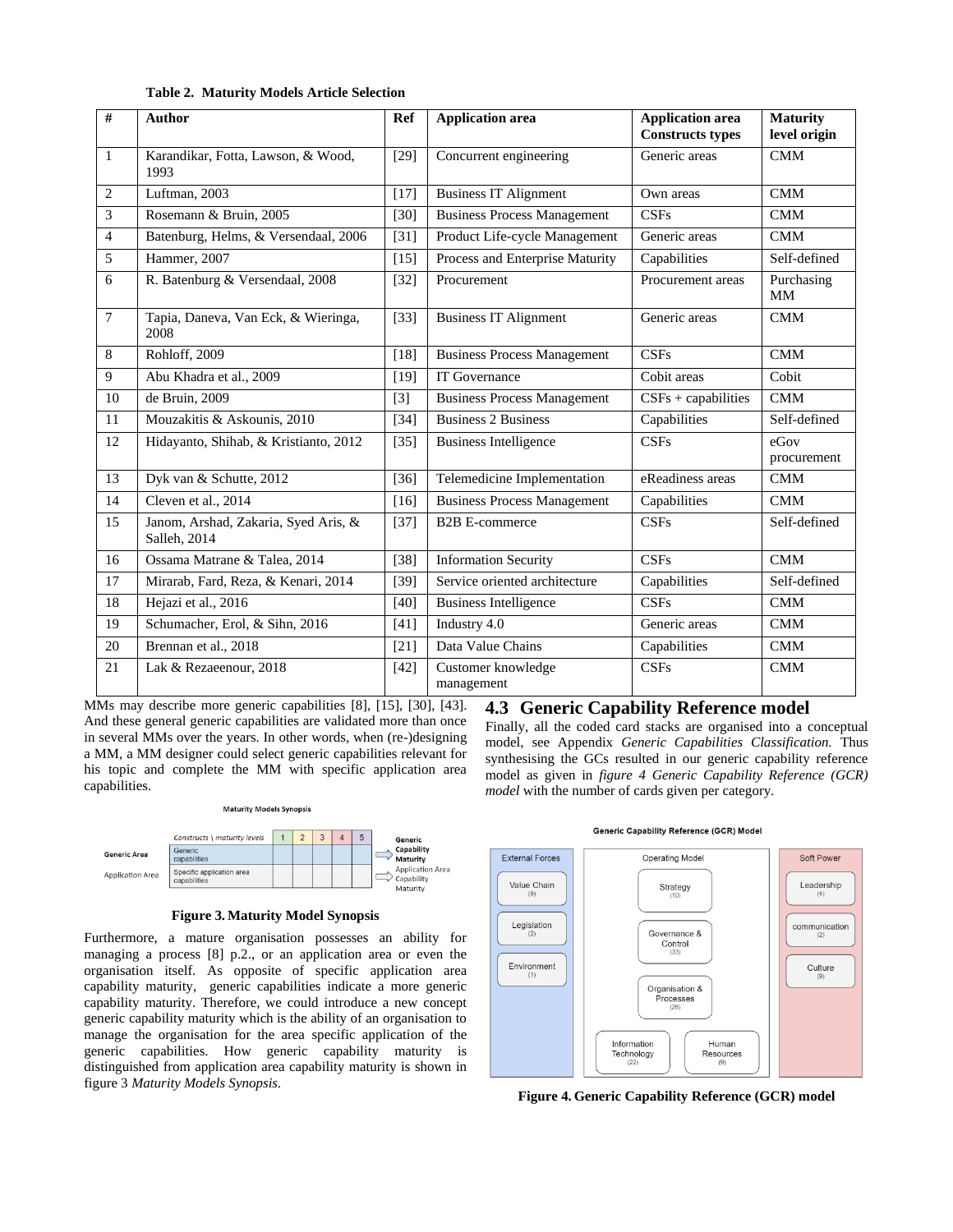The coded stacks are grouped into three capabilities clusters according to three organisational models in IS literature; operating model, external forces, soft power.

The first cluster *Operating model* resembles McKinsey's 7S model and Scott Morton's MIT90s framework nearly [44], [45]. But this cluster is arranged differently according to the strategic planning logic strategy – tactics – operations as applied in the strategic alignment model of Henderson & Venkatraman and Maes' generic framework for the business IT relationship [46], [47]. The cluster title *operating model* is chosen because it contains all the hard factors strategy, structure and systems of the 7S-model. This category also resembles the organisational operating model with people, processes and technology as core capabilities [48]–[50].

The second cluster *External Forces* is clustered according to the five forces model of Porter with five forces grouped as value chain. The cluster is completed with legislation as part of Porter's fifth force market entry and also with environment for other factors from the external environment [51]. The cluster name *external forces* is

chosen because all these GCs are exercised outside the organisation borders, although within the zone of influence.

In the third cluster, *Soft Power,* we clustered communication with

the factors leadership and culture after Schein and Maris et al. who categorise leadership, culture and communication as soft collaboration in their BPM MM [53], [55]. Culture is grouped as researched by Schein in his three levels of culture model [53]. The cluster name *soft power* is chosen because all these human capabilities are rather intangible after the soft power theory [56], [57]. Also, leadership and culture are internal matters, just like communication.

#### **5. DISCUSSION**

The numbers of GCs found in the selected models are presented in *Table 4 Distribution of capabilities per author.* It summarizes the number of the capabilities per GC group over the years, which means the number of GCs per coded stack of (cards of) capabilities. It also summarizes the number of stacks per MM which reflects the capability coverage of an MM.

Some GCs are well substantiated because these are often mentioned in organisational readiness MMs: Governance & Control, Organisation & Processes and IT and are found more than 20 times and almost in every article. Strategy, Human Resources, Culture form a middle group with nine or ten capabilities found. The other OCs turns up five times or less. We conclude that Governance & Control, Organisation & Processes and IT are often seen as relevant generic capabilities. Also, the Operating Model Cluster represents

| Capability                       | <b>Description</b>                                                                                                                                                                                                                                                                                                                                              | Source            |
|----------------------------------|-----------------------------------------------------------------------------------------------------------------------------------------------------------------------------------------------------------------------------------------------------------------------------------------------------------------------------------------------------------------|-------------------|
| Strategy                         | "the adaptive organization—the organization aimed externally, yet depending upon the full<br>utilization of each of its people", or "those actions that a company plans in response to or<br>anticipation of changes in its external environment- its customers, its competitorsHow we<br>will create value"                                                    | $[45]$ , $[52]$   |
| Governance &<br>Control          | "Mechanisms for managing complex projects and change initiatives. Companies can use their<br>evaluations of the enablers and capabilities, in tandem, to plan and assess the progress of<br>process-based transformations"                                                                                                                                      | $[15]$            |
| Organisation &<br>Processes      | "practices, actions, business process, the flexibility, working rules, collaborations and<br>communications, procedures that compliment and accommodate activities within and between<br>organizations", or "Structure divides tasks and then provides coordination. It trades off<br>specialization and integration. It decentralizes and then recentralizes." | $[37]$ , $[45]$   |
| <b>Information</b><br>Technology | "availability of technology infrastructure, the flexibility and the capability of existing<br>organizational system", or "all the procedures, formal and in-formal, that make the<br>organization go, day by day and year by year: capital budgeting systems, training systems, cost<br>accounting procedures, budgeting systems."                              | $[37]$ , $[45]$   |
| Human<br>Resources               | "peopleskills: a company's crucial attributes", or "how to hire and fire, motivate, train and<br>educate, and culture. Going beyond the traditional considerations such as training, salary,<br>performance feedback, and career opportunities.  factors that include the organization's<br>cultural and social environment."                                   | [17], [45]        |
| Leadership                       | "Willingness of leaders, management competences and methods, existence of central<br>coordination", or "the basic personality of a top-management team and the way that team<br>comes across to the organization"                                                                                                                                               | $[41]$ , $[45]$   |
| Communication                    | "Effective exchange of ideas and a clear understanding of what it takes to ensure successful<br>strategies, ensuring ongoing knowledge sharing across organizations"                                                                                                                                                                                            | $[17]$            |
| Culture                          | "a pattern of shared basic assumptions that was learned by a group as it solved its problems of<br>external adaptation and internal integration, that has worked well enough to be considered<br>valid and, therefore, to be taught to new members as the correct way to perceive, think, and<br>feel in relation to those problems."                           | $\left[53\right]$ |
| Value chain                      | "an interdependent system or network of activities, connected by linkages. Linkages occur<br>when the way in which one activity is performed affects the costs or effectiveness of other<br>activities"                                                                                                                                                         | $\left[54\right]$ |
| Legislation                      | "Governmental and institutional policies and procedures, standardization and security"                                                                                                                                                                                                                                                                          | $[36]$            |
| Environment                      | "Environmental context focused on the ways of which the firm conducts its business<br>operations"                                                                                                                                                                                                                                                               | $[37]$            |

#### **Table 3. Capability descriptions**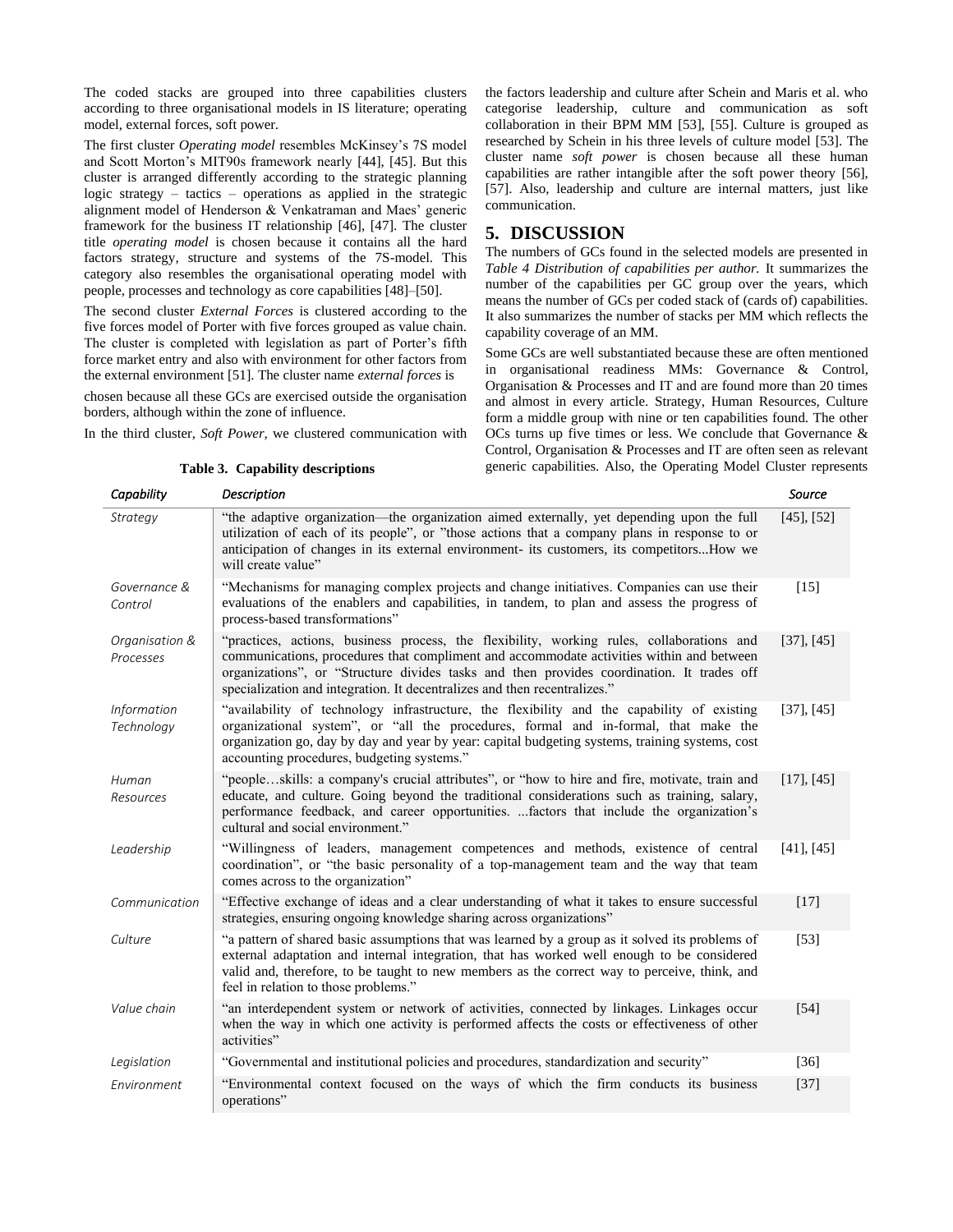100 of the 127 capabilities and these capabilities were present in MMs for over 20 years. So cluster Operating Model forms the often seen as relevant group of generic capabilities. Moreover, the authors who addressed the most coded stacks were in descending order Schumacher(8), Lak(7), and Janom(6) and Karkainen(6). Our model includes more capabilities (11) than each of the models and may serve as a reference model for (re-)designing MMs.

**Table 4. Distribution of capabilities per author**

| Cards per Author         |                          |                | $Ye - Ax -$    |                |          |               |                |                |        |       |                  |              |            |                |                         |        |           |         |                |                |        |        |              |                         |                |                |
|--------------------------|--------------------------|----------------|----------------|----------------|----------|---------------|----------------|----------------|--------|-------|------------------|--------------|------------|----------------|-------------------------|--------|-----------|---------|----------------|----------------|--------|--------|--------------|-------------------------|----------------|----------------|
|                          |                          | $\frac{1}{2}$  | $\frac{1}{2}$  |                |          | $\frac{m}{8}$ | P§ P§          |                |        |       | $\mathbb{F}_8^8$ |              | =a  =a     |                |                         | ≣a     |           |         |                |                |        | ᄩ      |              | ۳ã                      |                | fotals         |
| Cluster                  | - Stacks                 | Karandiker     | Luftman        | Bruin          | Rosemann | Batenburg     | Hammer         | Batenburg      | Rohlof | Tapla | Khadra           | Rohlof       | Mouzakitis | Hidayanto      | Van Dyk                 | Cleven | Karkainen | Matrane | Mirarab        | lanoma         | Janomb | Hejazi | Schumacher   | Brennan                 | ž              |                |
| <b>BExternal Forces</b>  | Value Chain              |                | 1              |                |          |               |                |                |        |       |                  |              |            |                | $\overline{\mathbf{z}}$ |        | 1         |         |                |                |        |        |              |                         | $\mathbf{1}$   | $\overline{9}$ |
|                          | Legislation              |                |                |                |          |               |                |                |        |       |                  |              |            |                |                         |        |           |         |                |                |        |        |              |                         |                |                |
|                          | Environment              |                |                |                |          |               |                |                |        |       |                  |              |            |                |                         |        |           |         |                |                |        |        |              |                         |                |                |
| <b>E</b> Operating Model | Governance & Control     |                | $\overline{2}$ | $\overline{2}$ |          |               | $\mathbf{1}$   | $\overline{2}$ | ٦      |       | $\mathfrak{p}$   |              |            |                |                         |        | 1         |         | $\rightarrow$  |                |        |        |              | $\overline{2}$          | 4              | 33             |
|                          | Organization & processes | $\mathbf{1}$   |                |                |          |               |                |                |        |       | 1                |              |            | $\overline{2}$ | $\mathbf{1}$            |        |           |         |                |                |        |        |              |                         | 1              | 26             |
|                          |                          | 1              | 1              |                |          |               |                |                |        |       |                  | 1            | 1          | Þ              |                         |        |           |         | $\overline{a}$ |                |        |        |              |                         | $\overline{2}$ | 22             |
|                          | Strategy                 |                |                |                | z        |               |                | 1              |        |       |                  |              |            |                |                         |        | Þ         |         |                |                |        |        |              |                         | $\mathbf{1}$   | 10             |
|                          | Human resources          |                |                |                |          |               |                |                |        |       |                  |              |            |                |                         |        |           |         |                |                |        |        |              |                         |                |                |
| <b>BSoft Power</b>       | Culture                  |                |                |                |          |               |                |                |        |       |                  |              |            |                |                         |        |           |         |                |                |        |        |              |                         |                |                |
|                          | Leadership               |                |                |                |          |               | $\overline{1}$ |                |        |       |                  |              | 1          |                |                         |        |           |         |                |                |        |        |              |                         |                |                |
|                          | Communication            |                | 1              |                |          |               |                |                |        |       |                  |              |            |                |                         |        |           |         |                |                |        |        |              |                         |                |                |
| Totals                   |                          | $\rightarrow$  | $\mathsf{F}$   |                |          |               | 4              | $\mathbf{r}$   | ٠      |       | 6                | $\mathbf{R}$ | $\sqrt{2}$ | $\overline{a}$ | F.                      | K,     | ĥ         | K,      | ĥ              | $\overline{a}$ |        | 4      | $\mathbf{Q}$ | $\Delta$                |                | 11 127         |
| Number of Stacks         |                          | $\overline{2}$ |                |                |          |               |                |                |        |       |                  |              |            |                |                         |        |           |         |                | $\overline{3}$ |        |        |              | $\overline{\mathbf{3}}$ | $\overline{z}$ | 97             |

When following the logic of the reference models mentioned, enterprise leadership teams or executive boards mature their organisations with capacities from the *operating model* cluster. Their strategy determines which assets to govern and to control. To execute the strategy, governance determines organisation & processes: defining roles & responsibilities and processes & tasks. And control checks whether the governance is effective or needs adjustment. In IS, Information Technology and Human Resources are the essential resources making the organisation and processes happen. Moreover, the management of application area X is established by X governance [58], where the *operating model* GCs answer the *why-*question of doing the right things and specific application area capabilities answer the *how*-question of doing things right [59]. An organisation needs to respond to its *external powers* by organising itself with its *operating model* capabilities. And this organisational activity is carried out by the *soft power* capabilities leadership and culture using communication. Here, SWOT analyses might raise insights on which strategy to follow an on how to balance both external and internal capabilities or [60].

The GCR-model consists out of capabilities extracted from existing maturity models validated in practice. However, despite empirical validation, researchers bias might still not be excluded, and knowledge gaps in literature might still exist, resulting in incomplete MMs. Organising the uncovered capabilities according to existing reference models enables cross-checking with the selected maturity models. During clustering of the coded card stacks, it appeared that some factors in the reference models were not mentioned as capabilities in the selected maturity models. When matching the GRC-model with the other reference models on capability groups, the match appears as in table 5 *Matching GRCmodel against reference models.*

In cluster *operating model,* the factors style and shared values in the 7S model are not mentioned. Also, in cluster *external forces,* the factors competitors and products in Porter's five forces model are not present. Unlike internal capabilities, the concept of external capabilities is more difficult to grasp. According the model of Porter and the GCR-model, we see external capabilities as an organisations ability to influence or react on external powers. In cluster *operating model*, Maes distinguishes data and information from IT for the IT capability. In cluster *soft power*, Schein's culture model mentions hard artefacts, shared values and underlying assumptions. We classify artefacts as being hard and tangible under cluster *operating model* for that reason. But again, the factors shared values, which is also mentioned in the 7S Model, and factor underlying assumptions are not found as capabilities in selected MMs. All this might indicate possible blind spots in MM research.

We also conclude that we can study on how to enrich existing MMs with the missing factors.

|  |  |  |  |  |  |  |  | Table 5 Matching GRC-model against reference models |  |
|--|--|--|--|--|--|--|--|-----------------------------------------------------|--|
|--|--|--|--|--|--|--|--|-----------------------------------------------------|--|

| Cluster                | <b>Stacks</b>                        | Porter | ScottMorton  | <b>McKinsey</b> | Maes | <b>Maris</b> | Schein       |
|------------------------|--------------------------------------|--------|--------------|-----------------|------|--------------|--------------|
| <b>External Forces</b> | Environment                          |        | $\vee$       |                 |      |              |              |
|                        | Legislation                          | $\vee$ |              |                 |      |              |              |
|                        | Value Chain                          | v      | $\vee$       |                 |      |              |              |
|                        | Operating Model Governance & Control |        | $\mathsf{V}$ |                 |      |              |              |
|                        | Human resources                      |        | $\vee$       | v               |      |              |              |
|                        | IT                                   |        | $\vee$       | $\mathsf{v}$    | V    |              |              |
|                        | Organization & processes             |        | $\vee$       | $\mathsf{v}$    | V    |              |              |
|                        | Strategy                             |        | $\vee$       | ν               | V    |              |              |
| Soft Power             | Communication                        |        |              |                 |      | v            |              |
|                        | Culture                              |        |              | v               |      | v            | v            |
|                        | Leadership                           |        |              | v               |      | $\mathsf{v}$ | $\mathbf{v}$ |

#### **6. CONCLUSIONS**

We researched literature for generic capabilities in existing and validated maturity models mentioning organisational readiness. We found relevant generic capabilities in literature which we classified and organised into the Generic Capability Reference model according to reference models in IS literature. We recommend using this GCR model as a reference model for (re-)designing MMs concerning the generic capabilities besides adding application areaspecific capabilities.

Nevertheless, our research is limited to the MMs selection made in our LR. Including more MMs with generic capabilities might confirm or extend the presented coded stacks and clusters and the GCR-model. And further research is necessary to validate the outcomes of this research. Validation is typically achieved by validating the GCR model in real-life organisations with designing an MM. In the design of this MM, the given GCs can be used as a basis for selecting relevant capabilities and MMs can completed with more application area specific capabilities like CSFs, processes or other application-specific capabilities.

## **7. REFERENCES**

- [1] R. Wendler, "The maturity of maturity model research: A systematic mapping study," *Inf. Softw. Technol.*, vol. 54, no. 12, pp. 1317–1339, 2012.
- [2] J. Becker, R. Knackstedt, and J. Poeppelbuss, "Developing Maturity Models for IT Management – A Procedure Model and its Application," *Bus. Inf. Syst. Eng.*, vol. 1, no. 3, pp. 213–222, 2009.
- [3] T. de Bruin, "Business Process Management: Theory on Progression and Maturity," 2009.
- [4] J. Poeppelbuss, B. Niehaves, A. Simons, and J. Becker, "Maturity Models in Information Systems Research: Literature Search and Analysis," *Commun. Assoc. Inf. Syst.*, vol. 29, no. 1, p. Article 27, 2011.
- [5] R. L. Nolan, "Managing the Computer Resource: A Stage Hypothesis," *Commun. ACM*, vol. 16, no. 7, pp. 399–405, 1973.
- [6] R. L. Nolan, "Managing the crises in data processing," *Harv. Bus. Rev.*, vol. 57, no. March, pp. 115–127, 1979.
- [7] P. Crosby, *Quality is free*. Mentor, 1979.
- [8] M. C. Paulk, B. Curtis, M. B. Chrissis, and C. V. Weber, "The capability maturity model for software," *Softw. Process Improv.*, pp. 1–26, 1993.
- [9] A. Van Looy, M. De Backer, G. Poels, and M. Snoeck, "Choosing the right business process maturity model," *Inf. Manag.*, vol. 50, no. 7, pp. 466–488, 2013.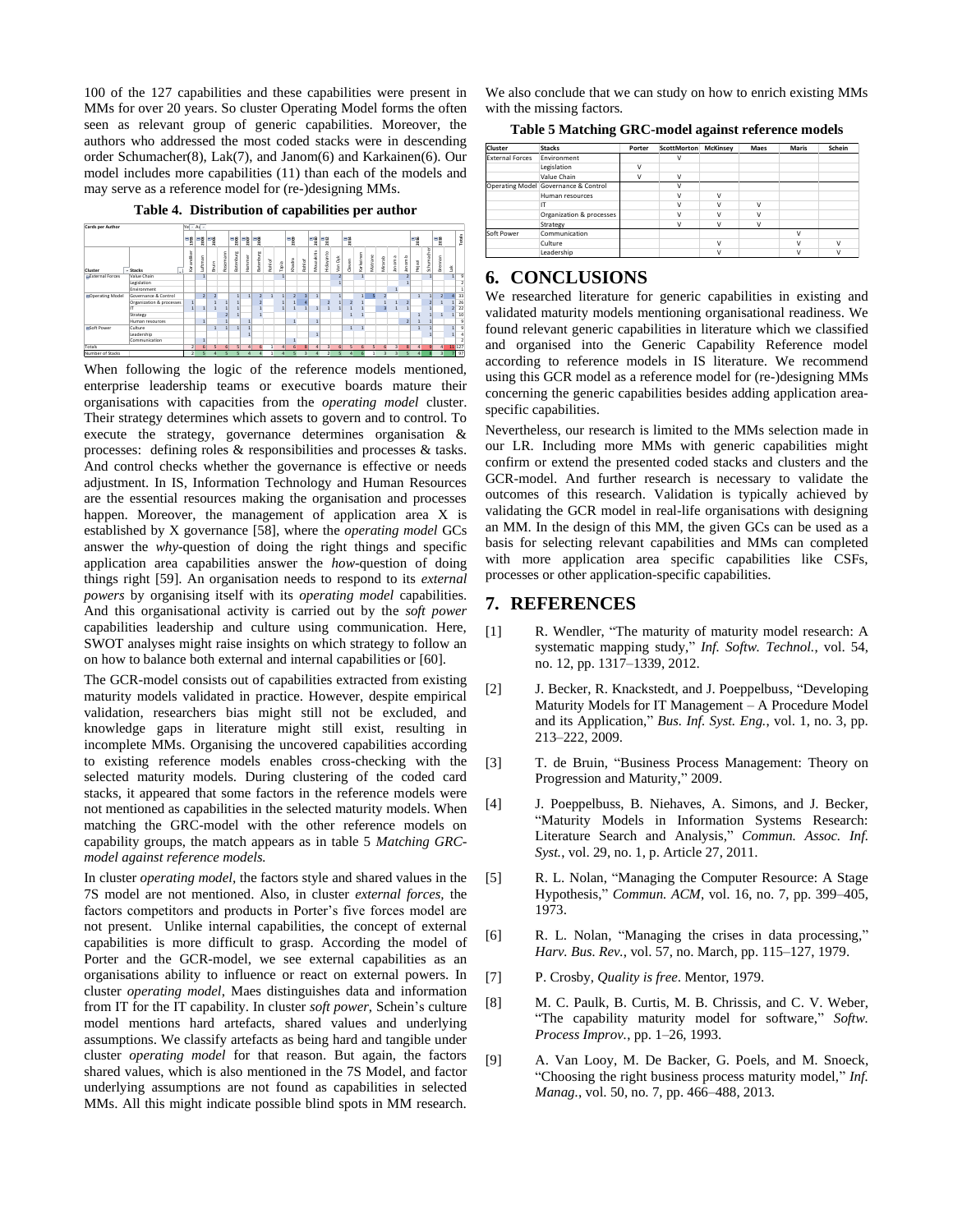- [10] J. Becker, B. Niehaves, J. Poeppelbuss, and A. Simons, "Maturity models in IS research," 2010.
- [11] J. Pöppelbuß and M. Röglinger, "What makes a useful maturity model? A framework of general design principles for maturity models and its demonstration in business process management," *Ecis*, p. Paper28, 2011.
- [12] C. P. Holland *et al.*, "An International Analysis of the Maturity of Enterprise Resource Planning (ERP) Systems Use," *AMCIS 2000 Proc.*, 2000.
- [13] M. Rosemann and T. de Bruin, "Application of a Holistic Model for Determining BPM Maturity," *Proc. AIM Pre-ICIS Work. Process Manag. Inf. Syst.*, no. August 2016, pp. 46–60, 2004.
- [14] R. S. Batenburg, R. W. Helms, and J. M. Versendaal, "The Maturity of Product Lifecycle Management in Dutch Organizations. A Strategic Perspective," *UU WINFI Inform. en Informatiekd.*, 2005.
- [15] M. Hammer, "The process audit.," *Harv. Bus. Rev.*, vol. 85, no. 4, pp. 111–9, 122–3, 142, Apr. 2007.
- [16] A. K. Cleven, R. Winter, F. Wortmann, and T. Mettler, "Process management in hospitals: an empirically grounded maturity model," *Bus. Res.*, vol. 7, pp. 191–216, 2014.
- [17] J. Luftman, "Assessing IT business alignment," *Information Systems Management*, vol. 20, no. 4. pp. 9–15, 2003.
- [18] M. Rohloff, "Process Management Maturity Assessment," *AMCIS 2009 Proc.*, pp. 631–642, 2009.
- [19] H. Abu Khadra, M. Zuriekat, and N. Alramhi, "An empirical examination of maturity model as measurement of information technology governance implementation," *Int. Arab J. Inf. Technol.*, vol. 6, no. 3, pp. 310–319, 2009.
- [20] O. Matrane and M. Talea, "Towards A New Maturity Model for Information Security Management," vol. 4, no. 6, pp. 71–78, 2014.
- [21] R. Brennan, J. Attard, and M. Helfert, "Management of Data Value Chains, a Value Monitoring Capability Maturity Model," 2018, pp. 573–584.
- [22] R. Spinelli, R. Dyerson, and G. Harindranath, "IT readiness in small firms," *J. Small Bus. Enterp. Dev.*, vol. 20, no. 4, pp. 807–823, 2013.
- [23] B. Kitchenham and S. Charters, "EBSE Guidelines for performing Systematic Literature reviews in Software Engineering Version 2.3," *Engineering*, vol. 45, no. 4ve, p. 1051, 2007.
- [24] C. Okoli and K. Schabram, "A Guide to Conducting a Systematic Literature Review of Information Systems Research," *Work. Pap. Inf. Syst.*, vol. 10, no. 26, pp. 1–51, 2010.
- [25] A. Tarhan, O. Turetken, and H. A. Reijers, "Business" process maturity models: A systematic literature review," *Inf. Softw. Technol.*, vol. 75, pp. 122–134, 2016.
- [26] T. Dybå and T. Dingsøyr, "Empirical studies of agile software development: A systematic review," *Information and Software Technology*, vol. 50, no. 9–10. pp. 833–859,

2008.

- [27] D. Spencer and T. Warfel, "Card sorting: a definitive guide," *Boxes and arrows*. p. 2, 2004.
- [28] M. S. Howard, "Quality of Group Decision Support Systems: a comparison between GDSS and traditional group approaches for decision tasks," Technische Universiteit Eindhoven, 1994.
- [29] H. M. Karandikar, M. E. Fotta, M. Lawson, and R. T. Wood, "Assessing organizational readiness for implementing concurrent engineering practices and collaborative technologies," *Proc. 2nd Work. Enabling Technol. Infrastruct. Collab. Enterp.*, pp. 83–93, 1993.
- [30] M. Rosemann and T. De Bruin, "Towards a Business Process Mangement Maturity Model," *ECIS 2005 Proc. Thirteen. Eur. Conf. Inf. Syst.*, no. May, pp. 26–28, 2005.
- [31] R. Batenburg, R. W. Helms, and J. Versendaal, "PLM roadmap: stepwise PLM implementation based on the concepts of maturity and alignment," *Int. J. Prod. Lifecycle Manag.*, vol. 1, no. 4, pp. 333–351, 2006.
- [32] R. Batenburg and J. Versendaal, "Maturity matters: Performance determinants of the procurement business function," *Ecis*, no. 1, pp. 563–574, 2008.
- [33] R. S. Tapia, M. Daneva, P. Van Eck, and R. Wieringa, "Towards a business-IT aligned maturity model for collaborative networked organizations," *Enterp. Distrib. Object Comput. Conf. Work.*, vol. 12, pp. 276–287, 2008.
- [34] S. Mouzakitis and D. Askounis, "A knowledge-based framework for measuring organizational readiness for the adoption of B2B integration systems," *Inf. Syst. Manag.*, vol. 27, no. 3, pp. 253–266, 2010.
- [35] A. N. Hidayanto, M. R. Shihab, and R. Kristianto, "Business Intelligence Implementation Readiness: A Framework Development and Its Application to Small Medium Enterprises (SMEs)," in *3rd International Research Symposium in Service Management (IRSSM-3)*, 2012, no. July.
- [36] L. Dyk van and C. S. L. Schutte, "The Telemedicine Service Maturity Model: A Framework for the Measurement and Improvement of Telemedicine Services Chapter," in *eTELEMED*, 2012, vol. 2, pp. 78–84.
- [37] N. Janom, N. H. Arshad, M. S. Zakaria, S. R. Syed Aris, and S. S. Salleh, "Multidimensional Business to Business E-Commerce Maturity Application: Assessment on Its Practicality," *iBusiness*, vol. 06, no. 02, pp. 71–81, 2014.
- [38] O. Matrane and M. Talea, "A Maturity Model for Information Security Management in Small and Medium-Sized Moroccan Enterprises: An Empirical Investigation," *Int. J. Adv. Res. Comput. Sci.*, vol. 5, no. 6, pp. 206–210, 2014.
- [39] A. Mirarab, N. G. Fard, A. Reza, and R. Kenari, "Soa Readiness Assessment , a New Method," *IJERA*, vol. 4, no. 8, pp. 134–142, 2014.
- [40] A. Hejazi, N. Abdolvand, and S. Rajaee Harandi, "Assessing the Organizational Readiness for Implementing bi Systems," *Int. J. Inf. Technol. Converg. Serv.*, vol. 6, no. 1, pp. 13–22, Feb. 2016.